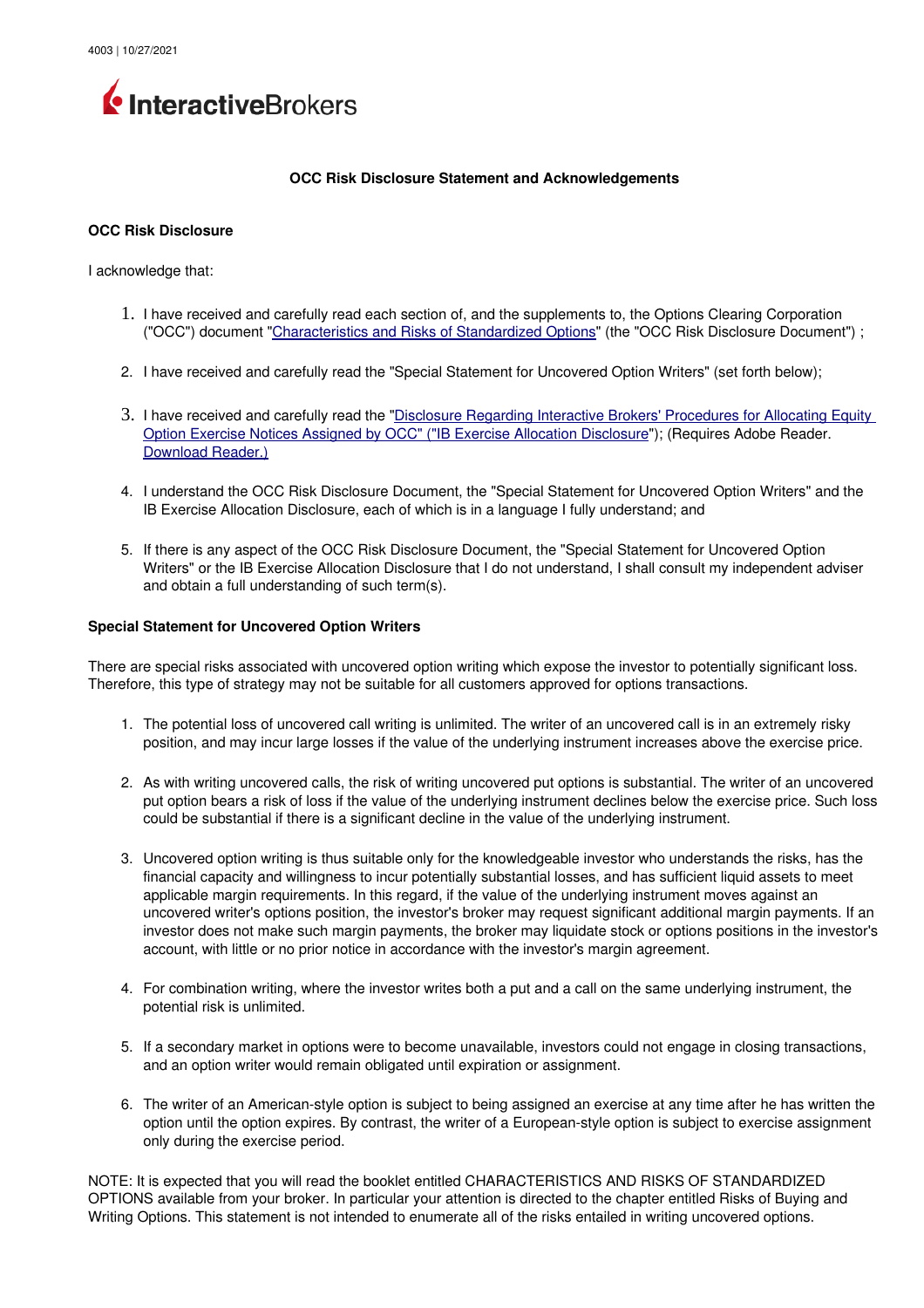## **Risks of Trading Equity Options and Terms and Conditions for Trading Equity Options**

Customers trading equity options understand and agree to the following:

- 1. Customer understands that trading equity options is highly speculative in nature and involves a high degree of risk.
- 2. Customer acknowledges that Customer has read and fully understands (a) the current Options Clearing Corporation ("OCC") disclosure document "Characteristics and Risks of Standardized Options" (the "OCC Document") and (b) the "Special Statement for Uncovered Option Writers." Customer agrees to seek clarification of any term, condition or risk contained in either of these documents prior to making such acknowledgment to IB.
- 3. Customer is financially able to undertake the risks associated with trading equity options and withstand any losses incurred in connection with such trading (including the total loss of premiums paid by Customer for long put and call options, margin requirements for short put and call options, and transaction costs).
- 4. Among the risks Customer acknowledges are: (a) option contracts are traded for a specified period of time and have no value after expiration; (b) trading halts in the underlying security, or other trading conditions (for example, volatility, liquidity, systems failures) may cause the trading market for an option (or all options) to be unavailable, in which case, the holder or writer of an option would not be able to engage in a closing transaction and an option writer would remain obligated until expiration or assignment.
- 5. The IB System is an electronic system and is, therefore, subject to unavailability. Customer represents that it has alternate trading arrangements for the placement of Customer's orders and shall use such arrangements in the event that the IB System becomes unavailable. Although the IB System is designed to perform certain automatic functions, IB does not warrant that the IB System will perform as it is designed to, and IB will not have any liability to Customer for losses or damages which result from such failures of performance or unavailability. Subject to the foregoing, Customer acknowledges that the IB System is designed to automatically liquidate Customer positions if Customer's account equity is not sufficient to meet margin requirements.
- 6. Customer has reviewed and understands the applicable margin requirements for trading equity options.
- 7. Each equity option transaction entered into is subject to the rules and regulations of the Securities & Exchange Commission ("SEC"), the Financial Industry Regulatory Authority ("FINRA"), the OCC, the selfregulatory organizations that regulate IB and, the relevant options exchanges. Customer is aware of and agrees to be bound by the rules applicable to the trading of options contracts promulgated by the SEC, FINRA, the OCC and the self-regulatory organizations that regulate IB and the relevant options exchanges.
- 8. Equity options traded in the US are issued by the OCC.
- 9. Customer is aware of and agrees not to, alone or in concert with others, exceed the position and exercise limits imposed by FINRA or by other exchange rules and regulations, including but not limited to FINRA Rules 2360(b) (3) and (4).
- 10.With certain exceptions, IB will not execute a Customer order to purchase an equity option if Customer does not have equity in its account at least equal to the full purchase price of a put or call option (equity options may not be purchased on margin).
- 11.Customer shall comply with IB margin requirements in connection with Customer's sale of put and call options.
- 12.Customers who wish to exercise an option on a particular trading day acknowledge that they must provide specific, written instructions to IB using the procedure specified on the IB website before the Close Out Deadline specified. Customer further acknowledges that, absent receipt of such instructions, IB has no obligation to exercise Customer's option on any given trading day or prior to the expiration of the option. Customer acknowledges that, subject to paragraph H below, OCC will automatically exercise any long equity option held by a Customer that is in-the-money by \$.01 or more at expiration, absent specific instructions to the contrary provided by Customer to IB using the procedures specified on the IB website.
- 13.Customer understands that OCC assigns exercises to clearing firms such as IB and Customer acknowledges that it has read and understands the description of the OCC assignment procedures available on request from the OCC as set forth in Chapter VIII of the OCC Document. Customer acknowledges that, upon assignment, Customer shall be required: (1) in the case of an equity option, to deliver or accept the required number of shares of the underlying security, or (2) in the case of an equity index option, to pay or receive the settlement price, in cash. Customer understands that it may not receive notice of an assignment from IB until one or more days following the date of the initial assignment by OCC to IB and that the lack of such notice creates a special risk for uncovered